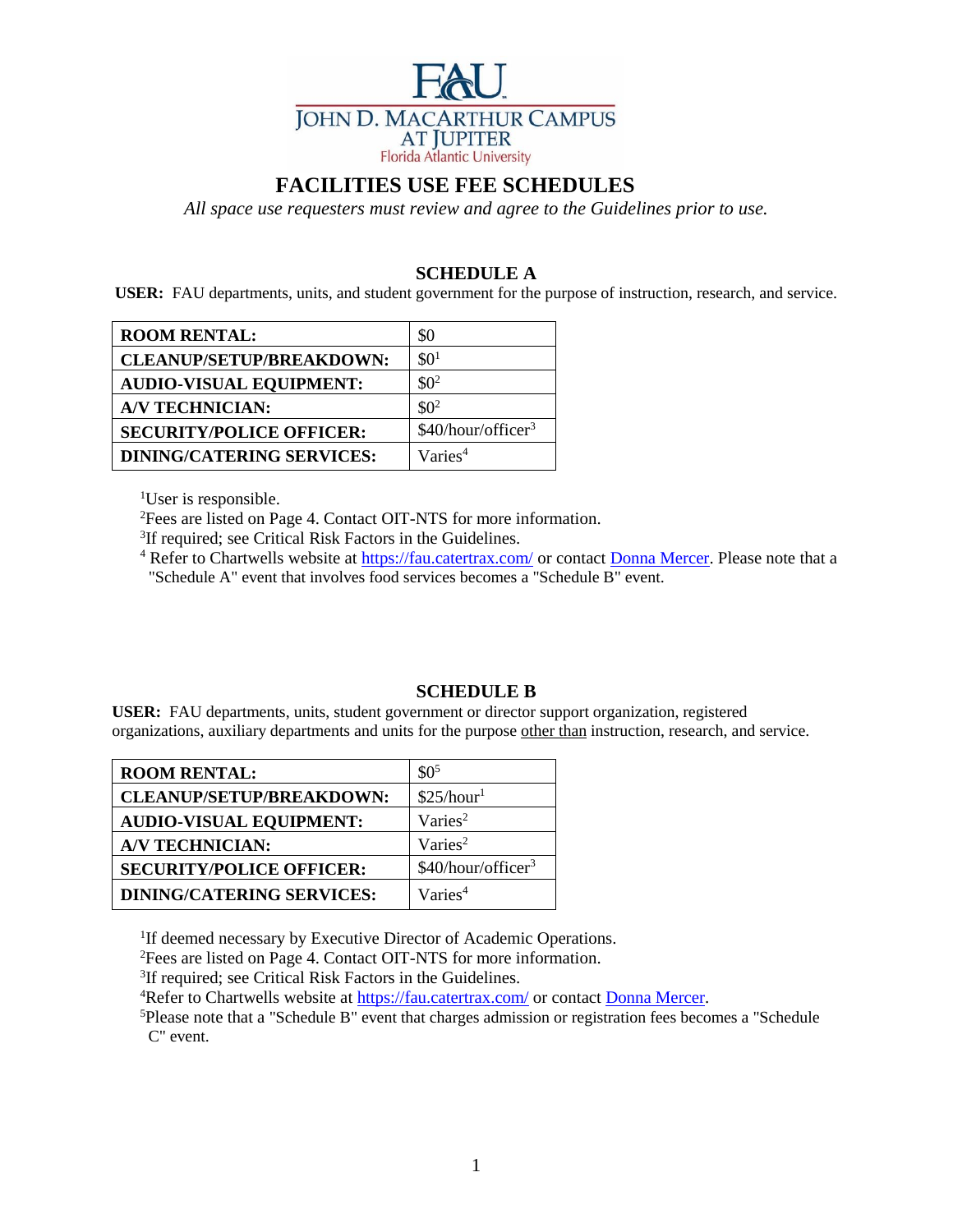## **SCHEDULE C**

**USER:** Tax-exempt, non-profit organizations, and University or student events charging admission or registration fees.

| <b>ROOM RENTAL:</b>              | Varies – see chart below <sup>1</sup> |  |
|----------------------------------|---------------------------------------|--|
| <b>CLEANUP/SETUP/BREAKDOWN:</b>  | 5% of facilities use costs            |  |
| <b>AUDIO-VISUAL EQUIPMENT:</b>   | Varies <sup>2</sup>                   |  |
| <b>A/V TECHNICIAN:</b>           | Varies <sup>2</sup>                   |  |
| <b>SECURITY/POLICE OFFICER:</b>  | \$40/hour/officer <sup>3</sup>        |  |
| <b>DINING/CATERING SERVICES:</b> | Varies <sup>4</sup>                   |  |

<sup>2</sup>Fees are listed on Page 4. Contact OIT-NTS for more information. <sup>3</sup>If required; see Critical Risk Factors in the Guidelines. <sup>4</sup>Refer to Chartwells website at<https://fau.catertrax.com/> or contact [Donna Mercer.](mailto:djanez@gmx.com)

#### **<sup>1</sup>ROOM RENTAL FEES:**

| Per Space                                             | Half Day          | Full Day      |  |
|-------------------------------------------------------|-------------------|---------------|--|
|                                                       | (4 hours or less) | $(4-8$ hours) |  |
| $Classroom (16-50 seats)$                             | \$50              | \$100         |  |
| Arboretum                                             | \$100             | \$200         |  |
| <b>HC/SR Atrium</b>                                   | \$100             | \$200         |  |
| AD 119 Auditorium (235 seats)                         | \$150             | \$250         |  |
| Conference Room (up to 20 seats)                      | \$150             | \$300         |  |
| Computer Lab $(24-30$ computer stations) <sup>2</sup> | \$250             | \$400         |  |

**Notes:**

- *FAU is a Tobacco-Free University, which includes no smoking, cigars, chewing tobacco, e-cigarettes, etc. on university grounds, buildings, parking lots and vehicles. Users are responsible for informing their guests.*
- *Proof of public liability insurance coverage required. Please se[e Reservation and Facilities Use](http://www.fau.edu/facilities/osua/info/FacilitiesUseAgreement.pdf)  [Agreement](http://www.fau.edu/facilities/osua/info/FacilitiesUseAgreement.pdf) for specific language required to be included in the certificate of liability insurance.*

### **EVENT PLANNING CONSIDERATIONS:**

#### **PARKING:**

For events with less than 50 vehicles, there are two options:

1) Pay \$5.00/vehicle/day. [Visitor Parking Passes](http://www.fau.edu/parking/permits.php) can be purchased online or in-person from [Parking and](http://www.fau.edu/parking/permits.php)  [Transportation Services.](http://www.fau.edu/parking/permits.php)

2) Pay \$2.00/vehicle/hour at parking meters in [Visitor Lot 70.](http://www.fau.edu/jupiter/spaceuse/Jupiter%20Campus%20Map_updated%2010.17.pdf) Up to 34 parking spaces are available. For events with 50 vehicles or more, the following flat rate fees would apply, depending on the following  $day(s)$  and time $(s)$ :

Mondays – Fridays, 7 a.m. – 5 p.m.:  $*$ \$200 each event (per day)

Mondays – Fridays, 5 p.m. – 7 a.m., and weekends:  $*100$  each event (per day)

\*For any non-Lifelong Learning facility events, [Lot 73](http://www.fau.edu/jupiter/spaceuse/Jupiter%20Campus%20Map_updated%2010.17.pdf) is the designated event lot. For events held at the Osher Lifelong Learning Institute, guests can park directly in [Lot 74](http://www.fau.edu/jupiter/spaceuse/Jupiter%20Campus%20Map_updated%2010.17.pdf) (blue).

**TEMPORARY DIRECTIONAL GROUND SIGNS:** \$3.00/sign can be rented to direct guests onto campus, to parking, and to the event location. Please refer to [Ground Sign Application.](http://www.fau.edu/jupiter/spaceuse/Temp%20Ground%20Sign%20Application%20-%20Jupiter%20Campus_updated%201.9.18.pdf)

**ADDITIONAL TABLES AND CHAIRS:** Additional tables and chairs that are not already in the room can be rented, if space permits. Users must supply their own table covers.

| 6-foot rectangle tables | \$10 each |
|-------------------------|-----------|
| 60" round tables        | \$10 each |
| <b>Chairs</b>           | \$5 each  |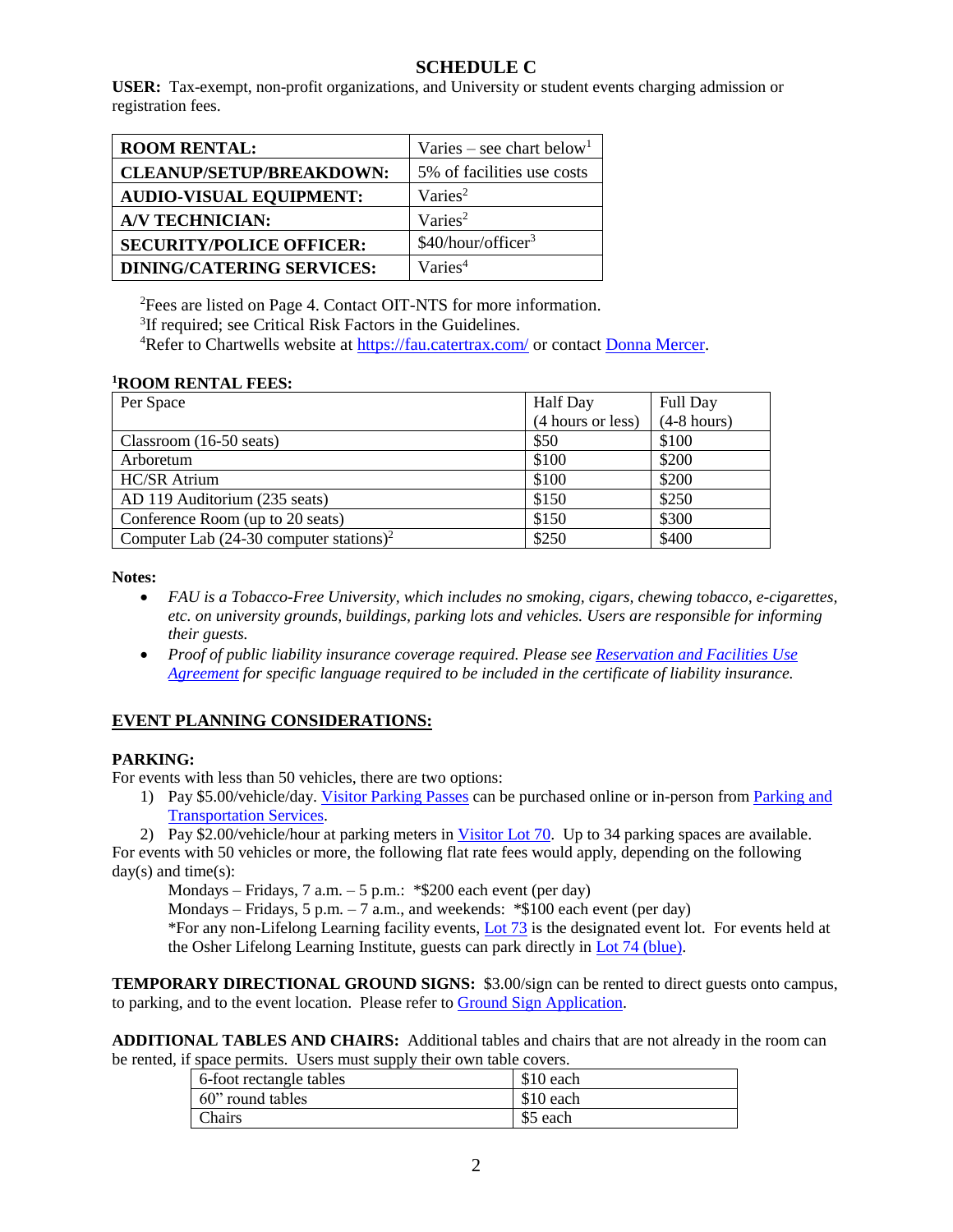### **SCHEDULE D**

**USER:** All FOR PROFIT persons, groups, or organizations.

| <b>ROOM RENTAL:</b>              | Varies – see chart below <sup>1</sup> |  |
|----------------------------------|---------------------------------------|--|
| <b>CLEANUP/SETUP/BREAKDOWN:</b>  | 5% of facilities use costs            |  |
| <b>AUDIO-VISUAL EQUIPMENT:</b>   | Varies <sup>2</sup>                   |  |
| <b>A/V TECHNICIAN:</b>           | Varies <sup>2</sup>                   |  |
| <b>SECURITY/POLICE OFFICER:</b>  | \$40/hour/offseticer <sup>3</sup>     |  |
| <b>DINING/CATERING SERVICES:</b> | Varies <sup>4</sup>                   |  |

<sup>2</sup>Fees are listed on Page 4. Contact OIT-NTS for more information. <sup>3</sup>If required; see Critical Risk Factors in the Guidelines. <sup>4</sup>Refer to Chartwells website at<https://fau.catertrax.com/> or contact [Donna Mercer.](mailto:djanez@gmx.com)

#### **<sup>1</sup>ROOM RENTAL FEES:**

| Per Space                              | <b>Half</b> Day   | <b>Full Day</b> |
|----------------------------------------|-------------------|-----------------|
|                                        | (4 hours or less) | $(4-8$ hours)   |
| Classroom $(16-50 \text{ seats})$      | \$100             | \$200           |
| Arboretum                              | \$200             | \$300           |
| <b>HC/SR Atrium</b>                    | \$200             | \$300           |
| AD 119 Auditorium (235 seats)          | \$250             | \$400           |
| Conference Room (up to 20 seats)       | \$250             | \$400           |
| Computer Lab (24-30 computer stations) | \$500             | \$800           |

**Notes:**

- *FAU is a Tobacco-Free University, which includes no smoking, cigars, chewing tobacco, e-cigarettes, etc. on university grounds, buildings, parking lots and vehicles. Users are responsible for informing their guests.*
- *Proof of public liability insurance coverage required. Please se[e Reservation and Facilities Use](http://www.fau.edu/facilities/osua/info/FacilitiesUseAgreement.pdf)  [Agreement](http://www.fau.edu/facilities/osua/info/FacilitiesUseAgreement.pdf) for specific language required to be included in the certificate of liability insurance.*

### **EVENT PLANNING CONSIDERATIONS:**

#### **PARKING:**

For events with less than 50 vehicles, there are two options:

3) Pay \$5.00/vehicle/day [Visitor Parking Passes](http://www.fau.edu/parking/permits.php) can be purchased online or in-person fro[m Parking and](http://www.fau.edu/parking/permits.php)  [Transportation Services.](http://www.fau.edu/parking/permits.php)

4) Pay \$2.00/vehicle/hour at parking meters in [Visitor Lot 70.](http://www.fau.edu/jupiter/spaceuse/Jupiter%20Campus%20Map_updated%2010.17.pdf) Up to 34 parking spaces are available. For events with 50 vehicles or more, the following flat rate fees would apply, depending on the following  $day(s)$  and time $(s)$ :

Mondays – Fridays, 7 a.m. – 5 p.m.:  $*$ \$200 each event (per day)

Mondays – Fridays, 5 p.m. – 7 a.m., and weekends:  $*100$  each event (per day)

\*For any non-Lifelong Learning facility events, [Lot 73](http://www.fau.edu/jupiter/spaceuse/Jupiter%20Campus%20Map_updated%2010.17.pdf) is the designated event lot. For events held at the Osher Lifelong Learning Institute, guests can park directly in [Lot 74 \(blue\).](http://www.fau.edu/jupiter/spaceuse/Jupiter%20Campus%20Map_updated%2010.17.pdf)

**TEMPORARY DIRECTIONAL GROUND SIGNS:** \$3.00/sign can be rented to direct guests onto campus, to parking, and to the event location. Please refer to [Ground Sign Application.](http://www.fau.edu/jupiter/spaceuse/Temp%20Ground%20Sign%20Application%20-%20Jupiter%20Campus_updated%201.9.18.pdf)

**ADDITIONAL TABLES AND CHAIRS:** Additional tables and chairs that are not already in the room can be rented, if space permits. Users must supply their own table covers.

| 6-foot rectangle tables | \$10 each |
|-------------------------|-----------|
| 60" round tables        | \$10 each |
| Chairs                  | \$5 each  |